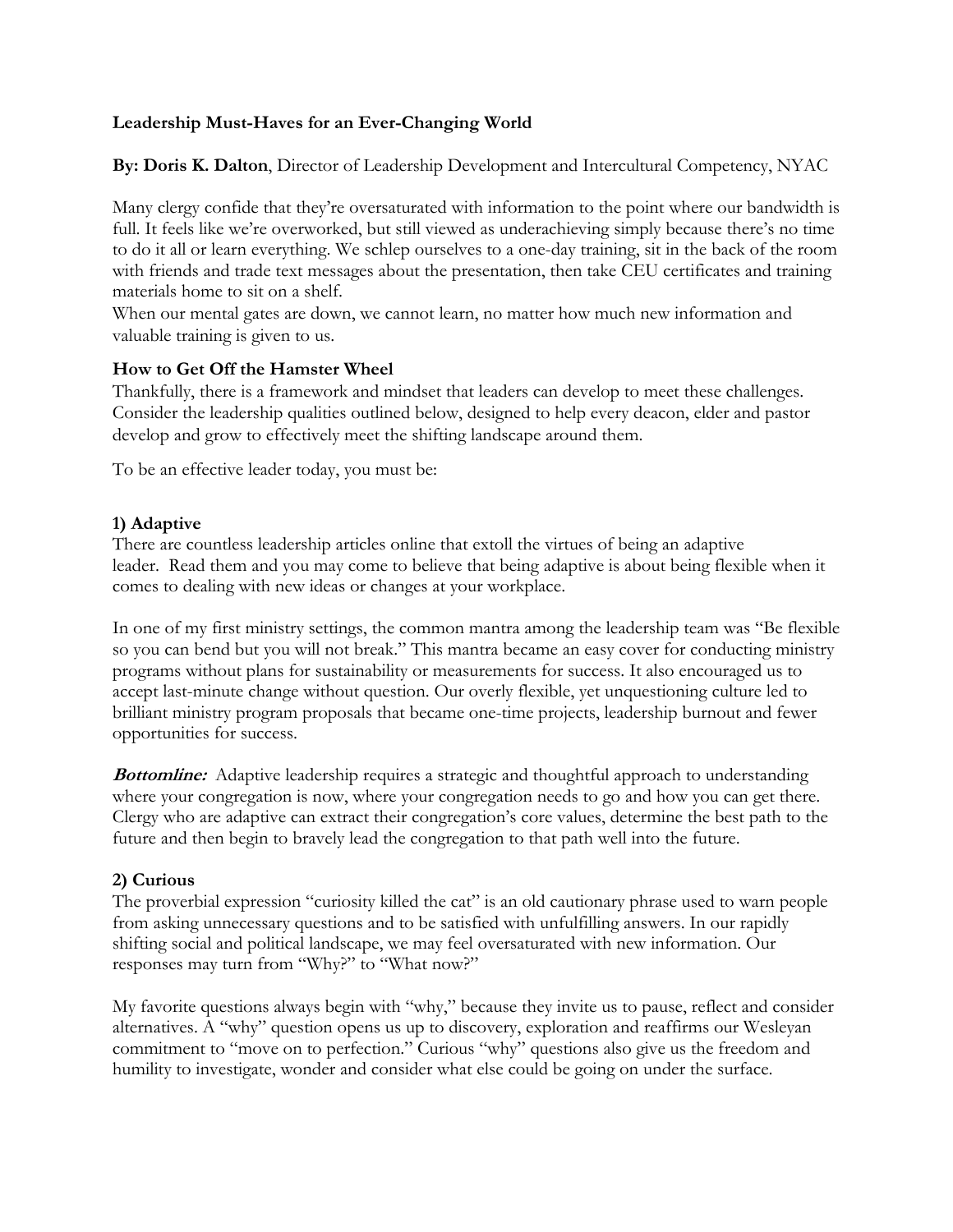I remember sitting through tortuous church finance meetings and hearing the same defensive responses at every one. These defenses became increasingly animated, loud and threatening. Not surprisingly, they produced the desired effect of retreat and silence. I knew there was something else going on. After asking curious questions, I found that the defensive responses related to a number of things, from compounding fears to recently losing a loved one to cancer. This gave me a way to address those fears with compassion, love and an invitation to heal.

**Bottomline:** Curiosity is not just asking a question, it is a leadership skill that can help us discover the root of the problem and explore new ideas. Curious questions open us to imagine possibilities, cross bridges and offer alternatives to fearing others and most importantly, in ourselves.

### **3) Interculturally Competent**

At the age of 12, I preached my first trial sermon on The Great Commission, Matthew 28:18-20 during a local Youth Speaker's tournament. I spoke about being called to preach God's good news to all the world and going to places that made me uncomfortable.

Decades later, that sermon and Jesus' commission to "go into all the world and make disciples of all nations" is still extraordinarily relevant for all of us. We have many opportunities to encounter and celebrate cultural diversity from the pulpit to the pews and beyond in our communities. Yet, our nation, our denomination and our local communities are experiencing great cultural rifts and disagreements, making it harder for us to fulfill Jesus' commission. It's easy to become uncomfortable with the prospect of "going into all the world and making disciples of all nations." Who wants to be caught in the crosshairs of cultural conflict and found unintentionally saying or doing the wrong thing? So instead of leaning into intercultural competency, we develop a tendency to take several steps back.

**Bottomline:** Intercultural competency is a capability to shift perspectives and appropriately adapt behaviors to cultural commonalities and differences around you. Everyone has some degree of this capability and all of us can develop that capability with intentional learning and practice. Leaders who develop their intercultural competency capabilities are better able to equip their congregations to value cultural difference and lead responsive and relevant ministries that bring the Good News to all in their communities.

### **4) Self-Reflective**

Clergy are an over-evaluated group of professionals. We receive annual evaluations from our District Superintendent, our Staff-Parish Personnel Committee and a near-constant flow of evaluation from our congregations through feedback, suggestions and critiques.

How do we process these evaluations? We tend to absorb these critiques and then repeat them to ourselves, giving ourselves a steady stream of self-criticism and negative self-talk. Many shove them into the back corner of their consciousness and do their best to forget about them. Still others sift through them, focusing on every wrong thing they've done without considering every good thing they've done. We need healthy ways to process the feedback without rejecting it or contorting our true selves to meet everyone's expectations.

I once asked a colleague in ministry for help. I was frustrated about not being taken seriously at ministry team meetings. When I asked what he saw, my colleague said my obstacle was the way I came into every meeting. I often rushed in without the documents needed to support my work and